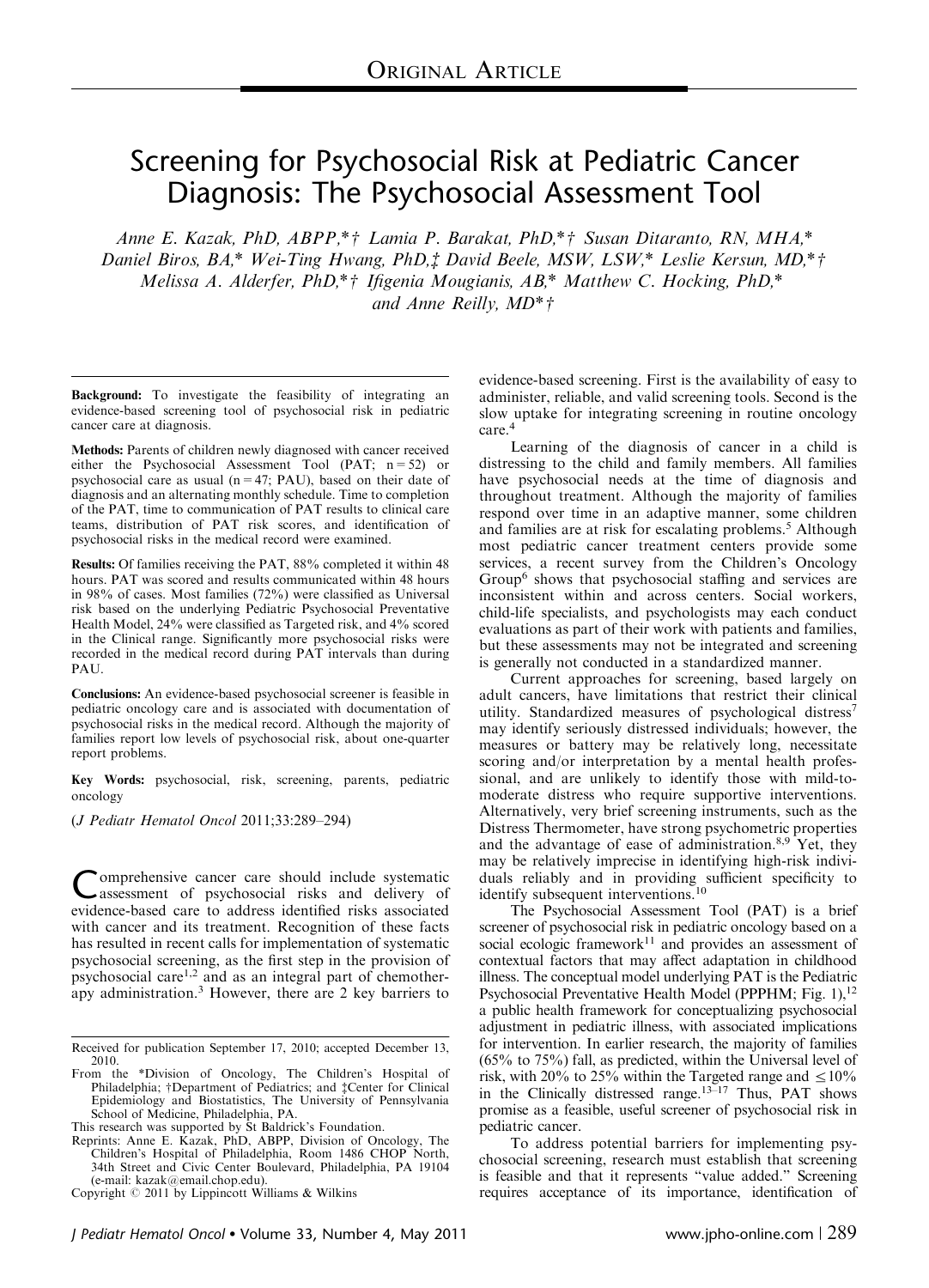

# **Pediatric Psychosocial Preventative Health Model**

© 2005, Center for Pediatric Traumatic Stress (CPTS, Anne E. Kazak, Ph.D., ABPP, Director) The Children's Hospital of Philadelphia FIGURE 1. Pediatric Psychosocial Preventative Health Model (PPPHM).

patients/families to screen, administration of the screener (to all those eligible), scoring and interpretation, and communication of the results back to the healthcare team in a usable form. To our knowledge, this is the first study to examine a psychosocial screener at each stage of this process.

The primary aim of this study was to establish the feasibility of administering the PAT at diagnosis and communicating the results to the treatment team. We hypothesized that 80% of families of children newly diagnosed with cancer would complete the screener within 48 hours of their diagnostic meeting (Hypothesis 1) and that 90% of these would have the PAT collected, scored, and results communicated to treatment team within 48 hours (Hypothesis 2). We also expected that PAT scores, when categorized into the 3 levels of the PPPHM, would approximate other samples (Hypothesis 3). A second aim was to examine how screening adds to clinical care. We hypothesized that, compared with the families receiving psychosocial care as usual (PAU), screened families would have more information in the medical record about their psychosocial risks than families who were not screened (Hypothesis 4).

# MATERIALS AND METHODS

# Study Design

The study design contrasted 4-week intervals of delivering the PAT as part of clinical care immediately after a child's diagnosis with cancer with 4-week intervals of PAU, for a total of 12 months (6 mo for each condition). Eight weeks after diagnosis, medical record abstraction was used to evaluate the impact of screening on clinical care for all participants. The study was approved by the Committees for the Protection of Human Subjects at The Children's Hospital of Philadelphia. A waiver of consent was granted.

# **Participants**

Eligibility for the study included: (a) a first diagnosis of cancer in a child (birth to the age of  $20y$ ); (b) patient admitted to an inpatient unit; (c) communication of the cancer diagnosis to the family in a "family meeting" has been completed; and (d) chemotherapy and/or radiation treatment has begun or is imminent. The flow of patients in the study is summarized in Figure 2. During PAT intervals,

a total of 53 families were identified as eligible for screening. During PAU intervals, 47 newly diagnosed patients were tracked as part of this study.

# Procedures

From March 2009 to February 2010, newly diagnosed patients were identified by research assistants (D.B. and I.M.) who reviewed the daily inpatient list and communicated with oncology staff. Then, during PAT months, clinical (bedside) nursing staff administered and collected the PAT from newly diagnosed families, recording the time of distribution and collection. Nursing staff were integrally involved in the project. Nurses participated in all aspects of planning and implementing the project, and all oncology nursing staff received training for the study, including a script to assist in presenting the PAT to families. Families were told that the PAT "asks questions that help us get to know you and your family better" and that a summary of the information would be placed in their medical record. Collecting the completed PATs from the families was the responsibility of the nurses. Completed PATs were placed in a sealed envelope in a bin on the inpatient unit and retrieved by the research assistant.

PATs were scored using an Excel program<sup>1</sup> which exported total scores and clinically relevant information to a Communication of Results Form  $(CRF)^2$  The completed PAT, scoring results, and CRF were reviewed by a licensed psychologist (A.E.K., L.P.B., M.A.A.). The CRF was then

<sup>&</sup>lt;sup>1</sup>The PAT, its manual, an Excel scoring program (and an alternative hand scoring template), and access to a PAT-users group may be obtained by contacting the first author. The PAT has been translated into several languages and adapted for use in other English speaking countries. Consultation on the design of webbased administration is also available.

<sup>&</sup>lt;sup>2</sup>The CRF lists 3 levels of psychosocial risk and resource availability based on the PPPHM. Each risk level indication also includes general clinical guidance: Some risk factors/many resources (low) as with all families, monitoring is important; Moderate risk factors/ moderate resources (medium)—further evaluation and/or close monitoring may be necessary; and Many risk factors/few resources (high)—further evaluation and determination of treatment options is necessary. In addition, specific items that were endorsed by parents in a manner indicative of high risk, along with any other clinically relevant information from the PAT, are outlined. The CRF indicates that the information is provided by parents, that scoring is based on research findings, and that staff should use clinical judgment in using the information in patient care.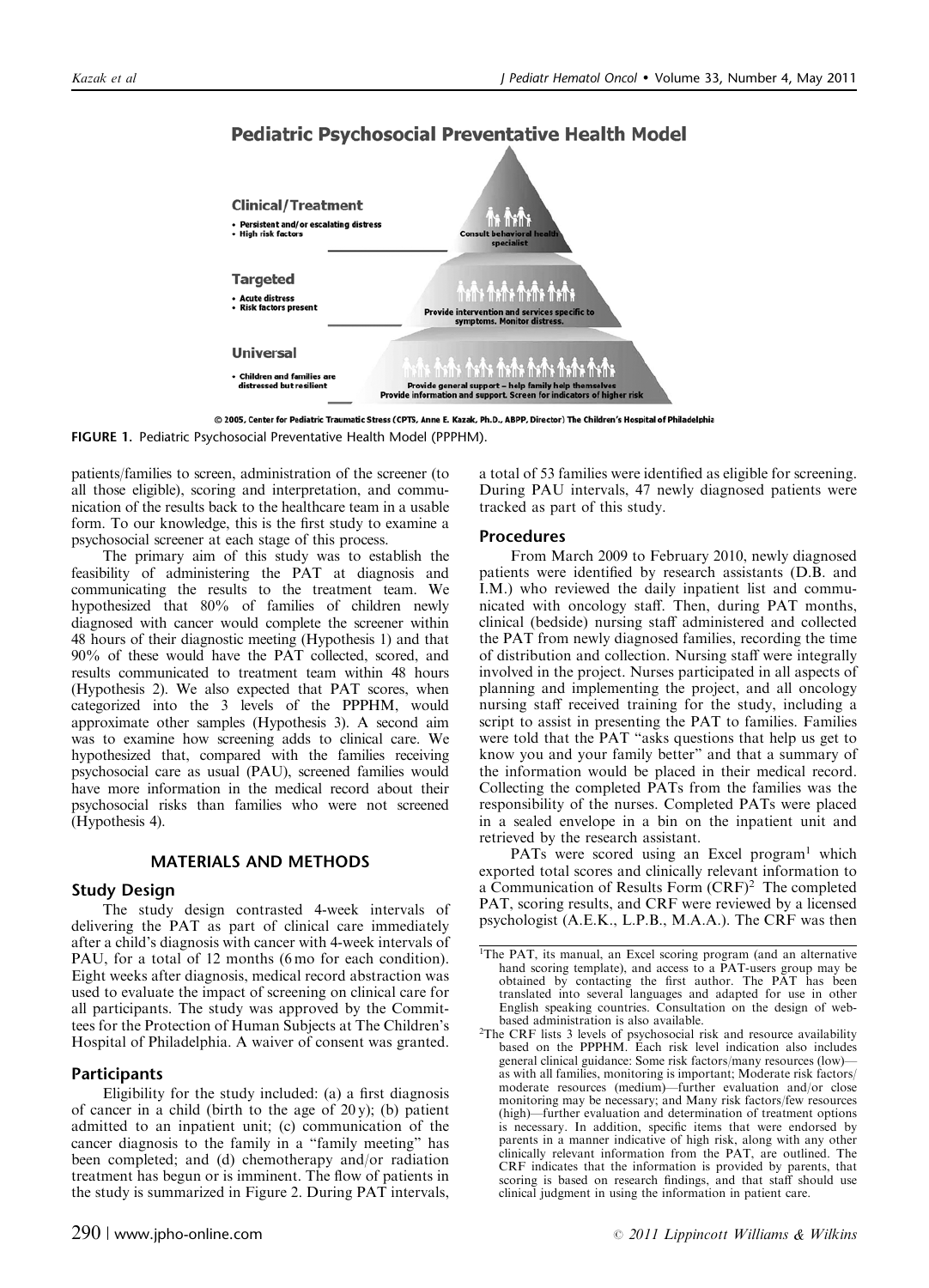

child's diagnosis with cancer (PAT) with four week intervals of psychosocial care as usual (PAU), for a total of 12 months (six months for each condition).

FIGURE 2. Consolidated Standards of Reporting Trials flow diagram.

emailed to the patient's team (attending, fellow, nurse, and social worker) and filed in the medical record. During PAU intervals, families received routine psychosocial care and were typically seen by a social worker and child-life specialist, with referral for other services as needed.

At 8 weeks after diagnosis, a research assistant extracted medical and psychosocial treatment information from inpatient and outpatient medical records by examining all notes written by physicians, nurses, and psychosocial staff members. This process was blinded in that the abstractor was not aware upfront of condition although blinding was not possible when a CRF was found in the record. Data for rating treatment intensity was extracted from the medical record by a pediatric oncologist (A.R.) and then rated independently by 2 additional (2 additional pediatric oncologists) pediatric oncologists.

#### Measures

The<sup>3</sup> PAT<sup>15,16</sup> is a brief parent-report screening tool (one 2-sided piece of paper) of psychosocial risk in families with a child with cancer. The PAT consists of 15-item sets and is completed in 5 to 10 minutes. There are 7 subscales structure/resources, family problems, social support, stress reactions, child problems, sibling problems, and family

beliefs. The response to each item is classified dichotomously risk or no risk. Subscales scores are created by calculating the proportion of items on the subscale endorsed as "high-risk." A total score (0 to 7) is created by summing the subscale scores and interpreted as Universal (<1.00), Targeted ( $\geq$ 1 and  $\leq$  2), and Clinical ( $\geq$ 2).

The psychometric properties of the PAT are strong.<sup>15,16</sup> Cronbach's  $\alpha$  for the total score is 0.83. Two week test-retest reliability is strong for mothers  $(r=0.78,$  $P < 0.001$ ) and fathers ( $r = 0.87$ ,  $P < 0.001$ ). Content validity was investigated by correlating scores with measures that assess the same theoretical constructs. These correlations were all in the expected direction. Total scores were correlated in the predicted direction with outcome variables indicative of psychosocial risk.

#### Risks Checklist

A checklist was developed to determine whether the risks assessed by the PAT were recorded in the medical record. Checklist items were recorded as "positive" if the medical chart contains information that corresponds to risk items. Positive responses are summed for each of the 7 areas corresponding to the subscales of the PAT yielding a total score.

The Intensity of Treatment Rating scale<sup>18</sup> was used to categorize the intensity of pediatric cancer treatment from least intensive (Level 1) through most intensive (Level 4) based on treatment modality and stage/risk level for the patient. Content validity for the Intensity of Treatment

<sup>&</sup>lt;sup>3</sup>There have been 4 earlier studies published on the PAT by our group. The first two<sup>13,14</sup> were based on an initial version of the PAT. The second 2 articles<sup>15,16</sup> and this report are based on a revision of the PAT which replaced the earlier version. The revision was originally designated as PAT2.0 but is now referred to simply as PAT.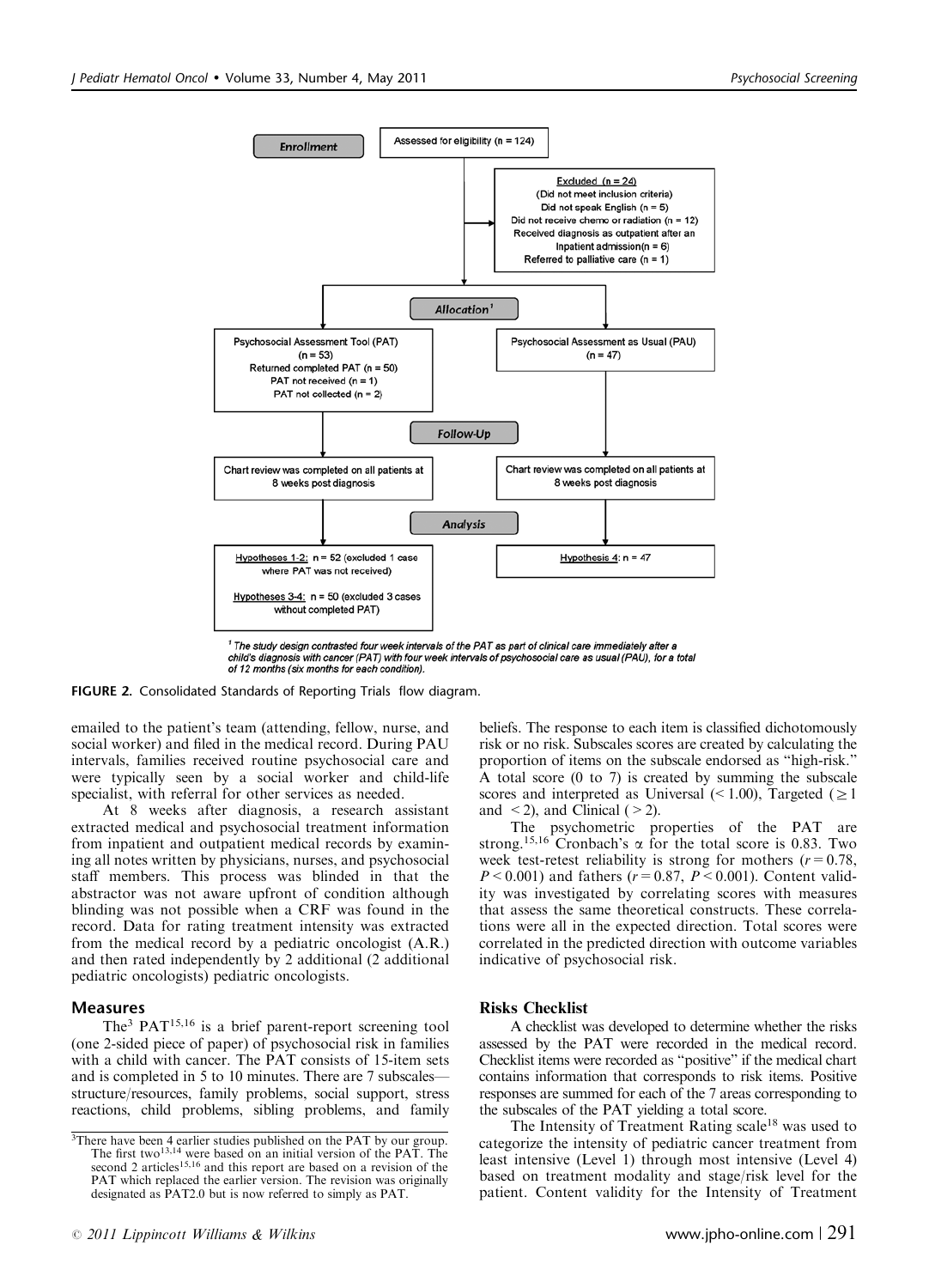Rating scale-2 was shown in earlier samples by agreement between internal criterion raters and external criterion raters  $(r=0.95)$ . In this study, no patients were rated as receiving the least-intensive treatment and interrater agreement was 0.93.

## Statistical Analysis

Demographic and disease characteristics were compared between PAT and PAU families using  $t$  tests or Mann-Whitney U tests for continuous variables and Pearson  $\chi^2$  test for categorical variables. To evaluate the feasibility of screening, the probability of having parents complete the PAT within 48 hours of their family diagnostic meeting was estimated by the proportion of families that completed the PAT within this window. The associated 95% confidence interval (CI) was also calculated. This CI was hypothesized to include a value of 80%. A similar approach was used to analyze the probability of having completed screeners collected, scored, reviewed, and communicated to the treatment team within 48 hours. Data from the Risks Checklist was tabulated, noting the presence/absence of each psychosocial risk. As these distributions were skewed, the comparisons between groups (PAT and PAU) were based on nonparametric Mann-Whitney  $U$  tests. Using Cliff's delta,<sup>19</sup> effect sizes were calculated to represent the percent of nonoverlap between the two distributions.

## RESULTS

There were no significant differences in demographic or disease/treatment characteristics between study patients in the PAT and PAU months (Table 1).

The hypotheses associated with the primary aim were supported. The PAT was completed shortly after diagnosis  $(\text{mean}=29 \text{ h}, \text{ median}=30 \text{ h}, \text{ SD}=18 \text{ h}, \text{ range: 2 to } 87 \text{ h},$ 95% CI: 23.8-33.8). Of the 52 families who received the PAT,  $88\%$  (n = 46) completed it within 48 hours exceeding our projected 80% (Hypothesis 1). In 98% of the returned cases, PAT was scored and the results communicated to the treatment team within 48 hours (mean =  $23$  h, med $ian = 22 h$ ,  $SD = 15 h$ , range: 2 to 48 h, 95% CI: 19.1-27.6), again achieving a rate higher than the projected 90% (Hypothesis 2).

Total PAT scores ranged from 0.00 (no risks) to 2.42  $(mean = 0.76, median = 0.55, SD = 0.61)$ . Consistent with Hypothesis 3, the distribution is skewed, with the majority of families ( $n=36$ , 72%) scoring at the Universal level of the PPPHM (PAT score 0.00 to 0.99), 24% ( $n = 12$ ) within the Targeted range (PAT score 1.00 to 1.99), and a subset in the Clinical range, with a score above 2.00 ( $n = 2$ , 4%).

Hypothesis 4 was also supported. The summed total score of risks (corresponding to PAT scales) found in the medical record was significantly greater for families in the PAT group when compared with the PAU group [7.2 risks on average (PAT) vs 2.7 (PAU)] (Table 2). For the PAT group, significantly more information was found in the medical record for structure/resource, family problems, child problems, and sibling problems. No differences were found with regard to report of social support, stress reactions, and family beliefs.

### **DISCUSSION**

The results of this study are highly responsive to guidelines for screening in cancer care. The data show how

|                                        | Psychosocial<br><b>Assessment Tool</b><br>$(n = 52)$ | Psychosocial<br><b>Assessment as Usual</b><br>$(n = 47)$ | $P_{\perp}$      |  |
|----------------------------------------|------------------------------------------------------|----------------------------------------------------------|------------------|--|
| Patient age (y) [mean (SD)]            | 9.3(6.5)                                             | 9.6(6.4)                                                 | 0.76             |  |
|                                        | Frequency $(\% )$                                    | Frequency $(\% )$                                        | $\boldsymbol{p}$ |  |
| Female sex                             | 25(48.1)                                             | 19(40.4)                                                 | 0.54             |  |
| Ethnicity/race*                        |                                                      |                                                          | 0.72             |  |
| African-American                       | 11(21.2)                                             | 7(14.9)                                                  |                  |  |
| White                                  | 35(67.3)                                             | 34 (72.3)                                                |                  |  |
| Others                                 | 6(11.5)                                              | 6(12.8)                                                  |                  |  |
| <b>ITR</b>                             |                                                      |                                                          | 0.72             |  |
| Moderately intense                     | 16(30.8)                                             | 15(31.9)                                                 |                  |  |
| Very intense                           | 25(48.1)                                             | 25(53.2)                                                 |                  |  |
| Most intense                           | 11(21.2)                                             | 7(14.9)                                                  |                  |  |
| Cancer diagnosis                       |                                                      |                                                          | 0.82             |  |
| Leukemias/lymphomas                    | 30(57.7)                                             | 30(63.8)                                                 |                  |  |
| Solid tumors                           | 18 (34.6)                                            | 14(29.8)                                                 |                  |  |
| <b>Brain</b>                           | 4(7.7)                                               | 3(6.4)                                                   |                  |  |
|                                        | Median (Range)                                       | Median (Range)                                           | $\boldsymbol{p}$ |  |
| No. inpatient oncology admissions/8 wk | $2(0-5)$                                             | $2(0-6)$                                                 | 0.79             |  |
| No. days in hospital/8 wk              | $24(1-71)$                                           | $23(3-63)$                                               | 0.81             |  |
| Outpatient oncology visits/8 wk        | $6(0-13)$                                            | $6(0-16)$                                                | 0.87             |  |

\*Owing to small sample sizes, Hispanic, Asian, and others were combined for analysis.

†For continuous variables, t tests (age) and Mann-Whitney U tests (admissions, days in hospital, and outpatient visits) were conducted. Chi square analyses were used for all categorical variables (sex, ethnicity, ITR, and diagnosis).

ITR indicates intensity of treatment.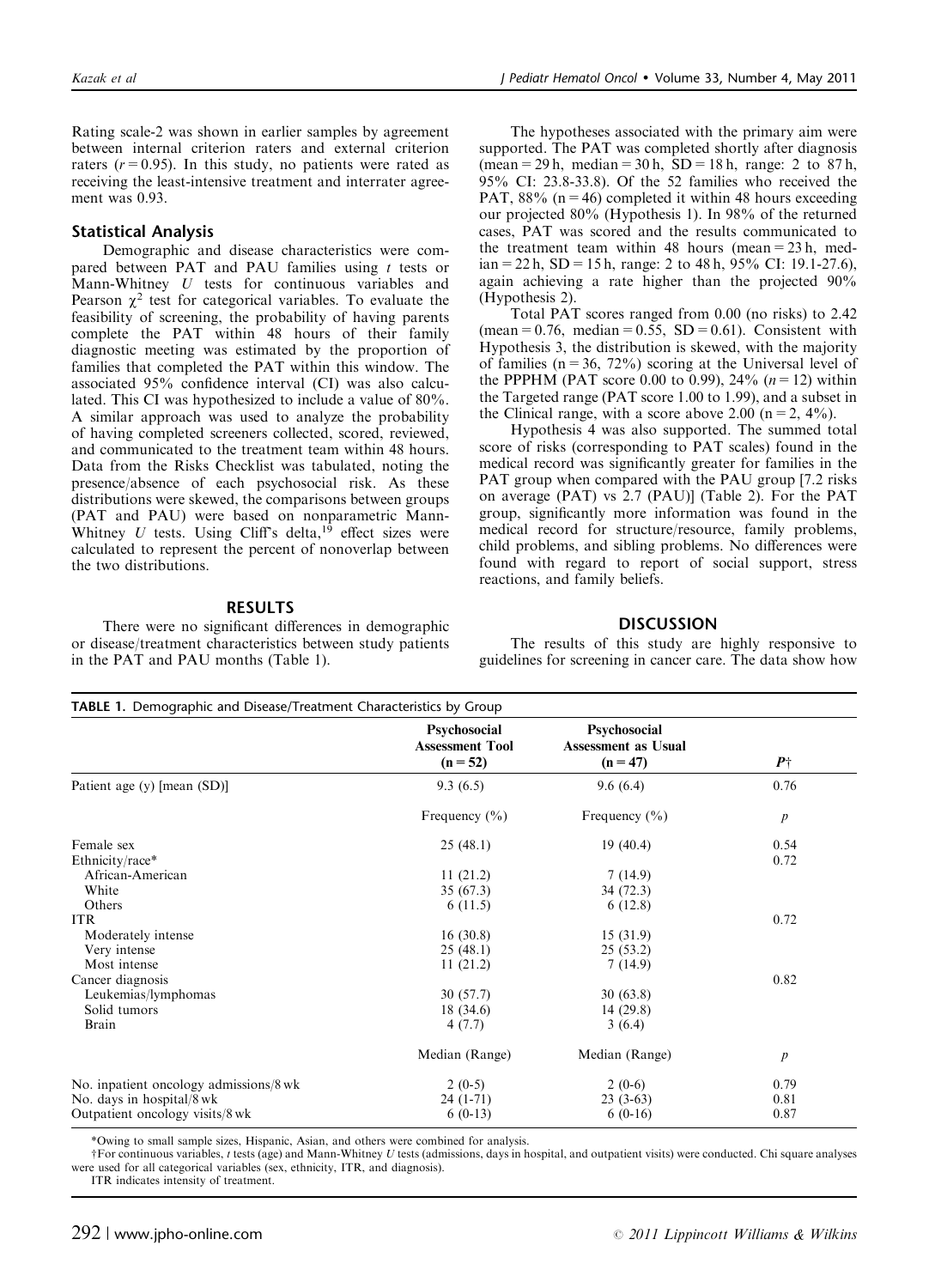| <b>Risk Domain</b>  | Psychosocial Assessment Tool $(n = 50)$ |     |           |          | Psychosocial Assessment as Usual $(n = 47)$ |     |           |         |      |      |
|---------------------|-----------------------------------------|-----|-----------|----------|---------------------------------------------|-----|-----------|---------|------|------|
|                     | Mdn                                     | M   | <b>SD</b> | R        | Mdn                                         | M   | <b>SD</b> | R       | P    | ES   |
| Structure resources |                                         |     | 1.3       | $0 - 5$  | $\theta$                                    | 0.4 | 0.7       | $0-3$   | 0.00 | 1.21 |
| Family problems     |                                         | 0.8 | 1.1       | $0 - 4$  |                                             | 0.2 | 0.6       | $0 - 4$ | 0.00 | 0.74 |
| Social support      |                                         | 0.2 | 0.4       | $0-1$    | $\theta$                                    | 0.2 | 0.5       | $0 - 2$ | 0.72 | 0.02 |
| Stress reactions    |                                         | 0.8 | 0.6       | $0 - 2$  |                                             | 0.8 | 0.4       | $0 - 1$ | 0.62 | 0.06 |
| Child problems      |                                         | 2.7 | 2.9       | $0 - 11$ |                                             | 1.1 | 1.3       | $0 - 4$ | 0.00 | 0.73 |
| Sibling problems    |                                         | 0.9 | 1.8       | $0 - 8$  | $^{(1)}$                                    | 0.1 | 0.3       | $0 - 1$ | 0.00 | 0.66 |
| Family beliefs      |                                         | 0.1 | 0.5       | $0 - 3$  |                                             | 0.0 | 0.2       | $0 - 1$ | 0.34 | 0.23 |
| Total (sum) risks   |                                         | 7.2 | 5.3       | $0 - 23$ |                                             | 2.7 | 2.2       | $0 - 9$ | 0.00 | 1.10 |

a brief reliable and valid screener of psychosocial risks can be used at diagnosis and offer guidance for how a screener can be integrated into multidisciplinary clinical care. Our approach relied on nurses distributing the PAT to parents, within 48 hours of learning of their child's cancer diagnosis. This was highly feasible, occurring for 88% of the families during the intervals of PAT distribution. The screener was scored, reviewed, and results communicated to the treatment team within another 48 hours in 98% of cases.

The study provides information about steps that can facilitate screening and reduce earlier identified barriers. First, the success of our screening is attributable to significant "buy-in" from the clinical service in Oncology at The Children's Hospital of Philadelphia. The role of nursing leadership and staff in endorsing the importance of the information obtained on the PAT and highlighting its relevance to their practice as well as the broader care of the patient and family was essential and reflects other emerging studies in this area.<sup>20</sup> Second, screening was accomplished without additional burden on the nursing workflow by incorporating it into standard nursing procedures with families of newly diagnosed children. Admittedly, we had additional resources (a grant) to ensure that forms were collected, scored, and communicated to the treatment team. However, with the increasing use of computerization in screening and use of electronic medical records, the administration and scoring of the PAT (and other screeners) can be streamlined to reduce the resources necessary to support its use.

The data in this study support prior work with the PAT and are consistent with the PPPHM, highlighting the adaptive competence of families of children with cancer. That is, despite the distress and family disruption associated with the diagnosis of cancer in a child, the majority of families report relatively few stressors and the number of families with clinically significant levels of distress is small. The PAT and the PPPHM differ from screening approaches used in adult cancer screening where the focus of screening is often the psychological distress of an individual. The PAT and its underlying model are based on a developmentally grounded approach that incorporates inclusion of multiple factors in the child's social context that may impact short and long-term responses to cancer and its treatment. PAT provides a link between specific risks and the overall level of risk (PPPHM), thereby providing guidance for the delivery of evidence-based interventions matched to families' needs.21

Determining the value added of screening is essential to inform future screening efforts. As a first step in

addressing this question, we ascertained that families that completed the PAT had more information in their medical records about psychosocial risks in general and about risks related to their family (structure and problems) and behavioral concerns about the patient and siblings. Thus, screening provides the treatment team with access to more information about the family's psychosocial status. It is particularly striking that behavioral concerns about the patient and information about family structure and resources, each of which are areas in which interventions can be identified and applied, were not found in the PAU charts. We recognize that clinically important issues may not be charted. Therefore, we cannot conclude that psychosocial issues were not being identified in the PAU families; however, given the importance of the medical record for patient care and compliance, its absence is noteworthy.

The results of screening have implications for the delivery of psychosocial care and for the inclusion of services by psychosocial teams, typically social workers, child-life specialists, and pediatric psychologists, with consultation from psychiatrists and other behavioral specialists as needed. Levels of risk on the PAT may be matched with evidence-based interventions.<sup>22,23</sup> For example, families at the Universal level of risk may benefit from support and educational approaches. Families at the Targeted and Clinical levels report difficulties that could be addressed with evidence-based treatments appropriate to the concerns raised (eg, pain, adherence to treatment, behavioral concerns, quality of life, and family problems). The results of this study support the importance of screening at diagnosis and the potentially preventative implications of intervening early in treatment to address reported risks. However, future research is necessary to investigate the validity of screening at diagnosis, as opposed to at a later point and in outpatient settings, or repeated psychosocial screening over time. Given that psychosocial risks may change over the course of treatment,  $^{16,17}$  the risks reported within the first days after diagnosis may not fully reflect psychosocial problems and/or service needs across time

Although this research included families of all patients who met eligibility criteria over 1 year at a large children's cancer center and provided sufficient opportunity to assess the feasibility of screening, the small sample is nonetheless a limitation of the study. In this study, PAT was completed in an inpatient setting although the services provided spanned inpatient and outpatient care, including that delivered at hospital satellites. We recognize that our hospital, a tertiary